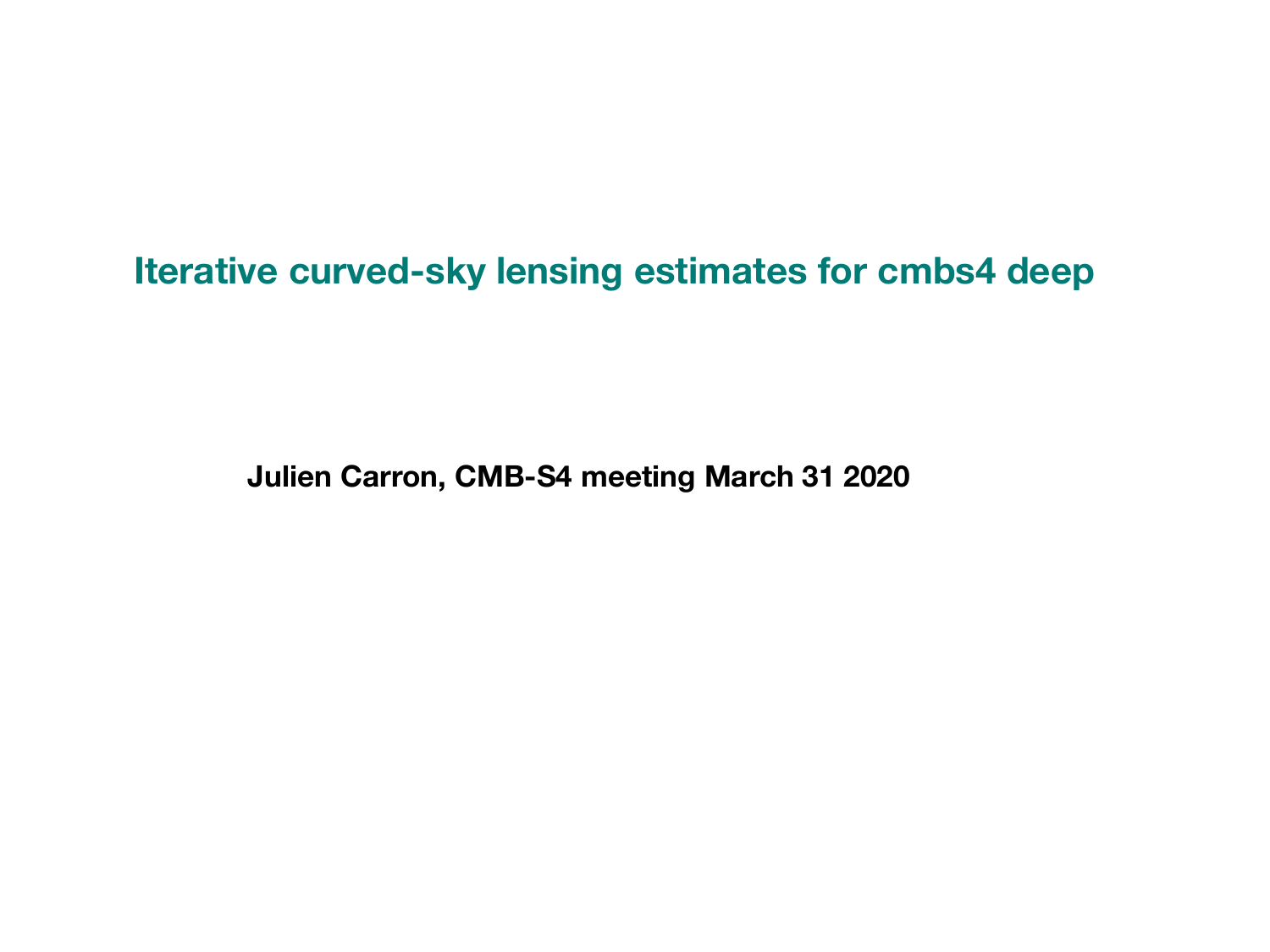#### Iterative lens reconstruction

- $\bullet$   $\phi_{LM}$  posterior maximizer given data and fiducial cosmology
- Approach similar than flat-sky version applied to POLARBEAR data

 $-2 \ln p(\phi | X^{\text{dat}}) = X^{\text{dat}} \cdot \text{Cov}_{\phi}^{-1} X^{\text{dat}} + \ln \det |\text{Cov}_{\phi}| + \text{G. prior on }\phi$ 

*'Quadratic' part '-Mean-field' prior*

to solve for  $\phi_{LM}^{MAP}$ , the point where this posterior is maximal.

**• This gives the best lensing map given the data provided the posterior model ingredients above are close to the data.** 

—-> See Marius works and talk for alternative approach giving joint CMB-lensing posterior maxima. Here the unseen unlensed CMB fields are marginalized over.

#### **At each step, starting from QE:**

- Estimate  $E_{\ell m}^{\text{unlensed}}$  (MAP  $E^{\text{unl}}$  if  $\hat{\phi}$  were the truth) (conjugate-gradient inverse of Cov, the hardest part)
- Build the 3 gradients of the posterior from  $E_{\ell m}^{\mathrm{unl}}$  and  $\hat{\phi}_{LM}$
- $\bullet$  Build the next point with gradient and curvature info, and a fancy  $L$ -dependent step-length

(JC & Lewis 2007 [1704.08230](https://arxiv.org/abs/1704.08230) for flat-sky)

Polarbear collab. [1909.13832](https://arxiv.org/abs/1909.13832) PRL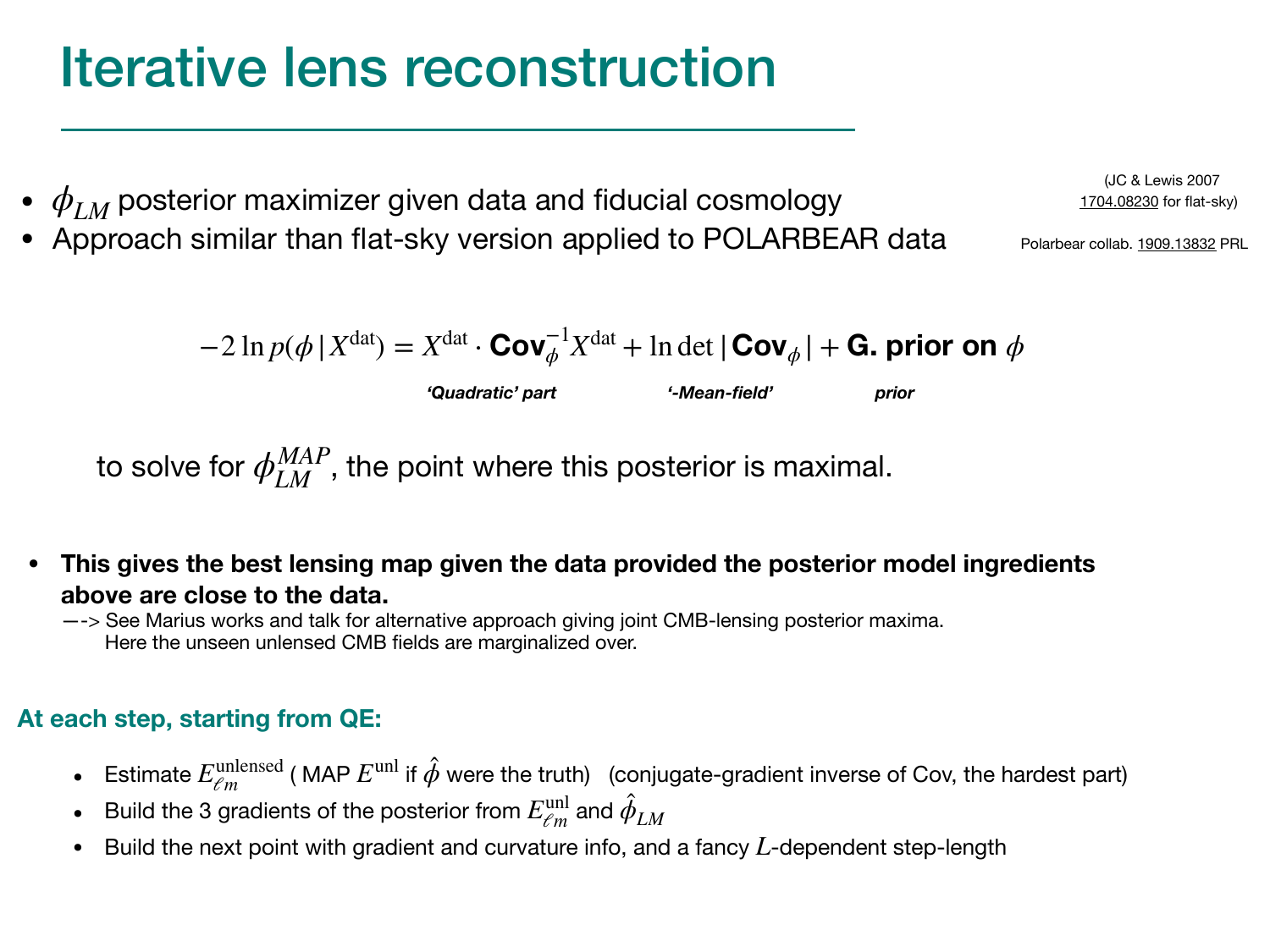## Reconstruction on s06b at 95 GHz

 $f_{\rm sky} = 5\,\%$ 

beam 2.3 amin

center pol noise level  $\sim$  0.35 uK-amin

**sort of 'if can do this one can do them all'-map**

#### **Results on map without foregrounds:**

 $1.0$ **cross-correlation to input lensing** $0.8$  $0.6$  $\rho_L$  $0.4$ **Most relevant L's for degree-scale**  ÀQE  $0.2$ **B-delensing**  $10<sup>2</sup>$  $10<sup>3</sup>$ Lensing L

At  $L$ ~500 goes from 85% (QE) to 96-97%(MAP) correlation (suggests can bring down lensing power AL from 0.3 (QE) to ~0.07**)**



Cov inverse variance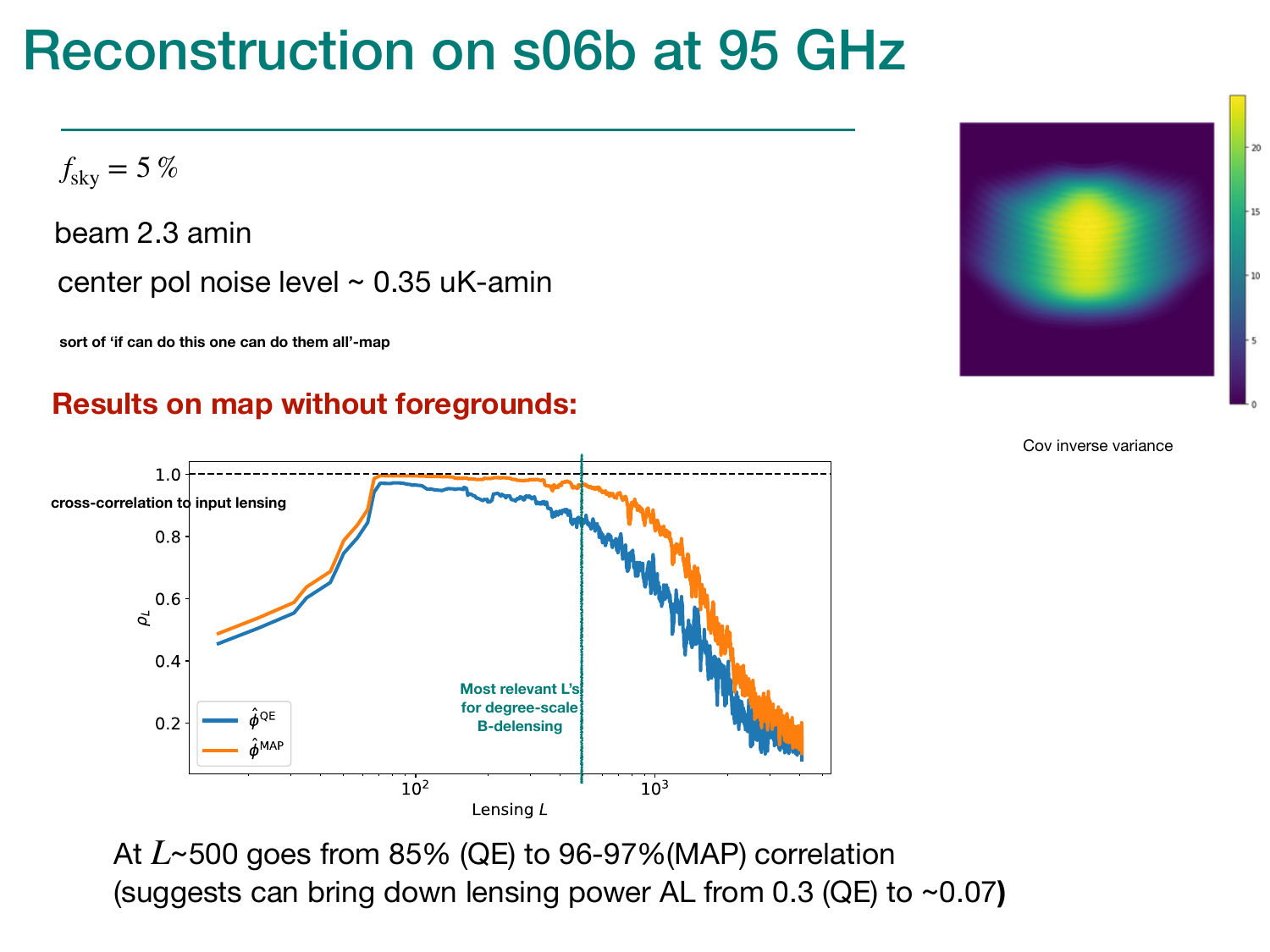### Ingredients:

- **• Sky curvature**
- **• Inhomogeneous noise (hit map)**



- **• Identical mask and noise mean-field for each step (but that's OK! see last slide)**
- **• -induced mean-field neglected** *ϕ* ̂ **(but that's OK! see last slide)**
- **low-**  $\ell_B$  masking (all  $\ell_B$ ,  $m_B$  below  $\ell_B \le 200$ ) performed with a dense 40397<sup>2</sup> matrix

Lensing tracer *completely* blind to these modes

(can't just simply remove these modes from the data to start with)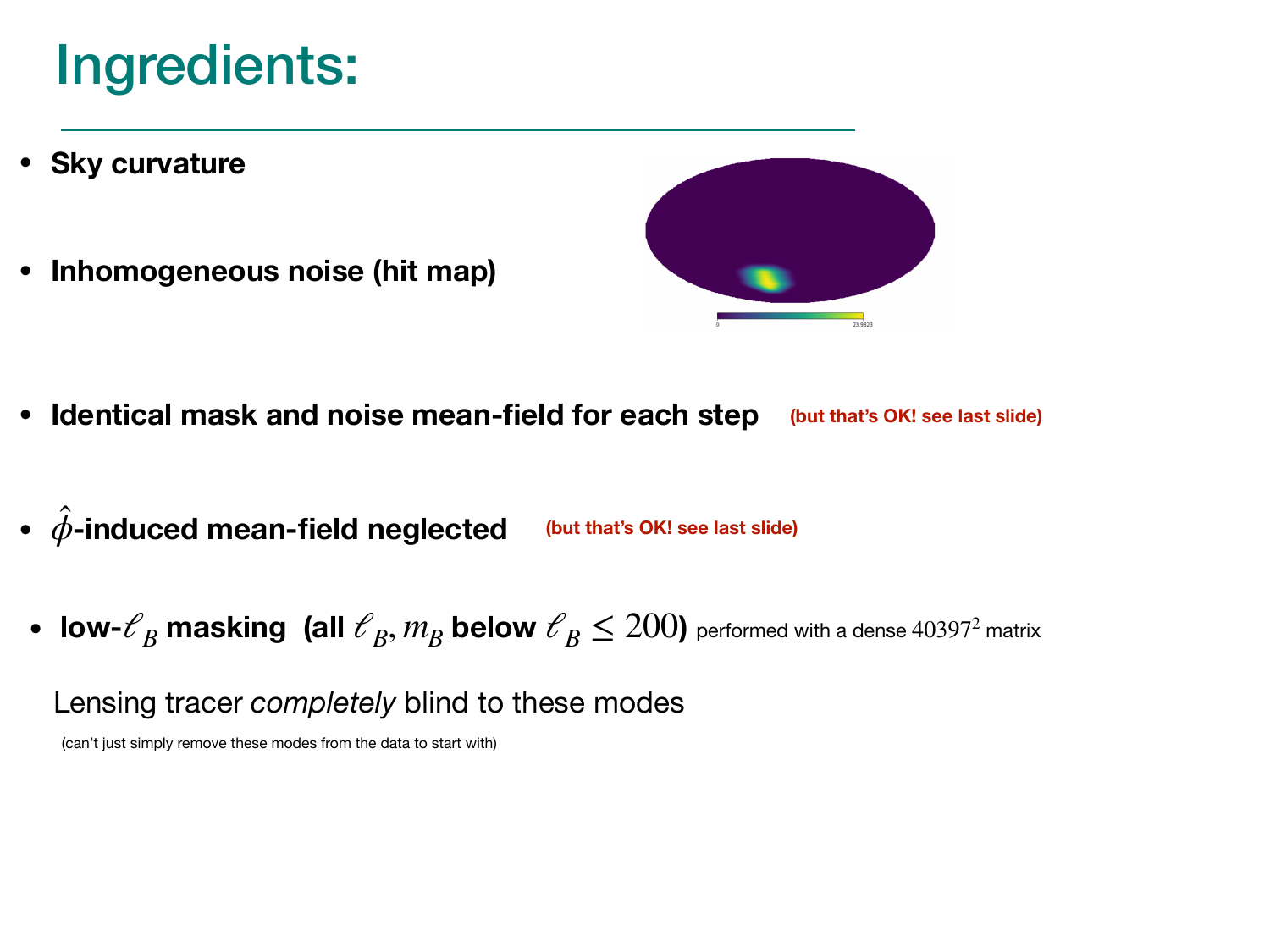

**Here I just remap the estimated**  $E_{\ell m}^{\text{unl,WF}}$  with  $\hat{\phi}_{LM}$ 

#### **Reaches residual lensing power amplitude of 0.1 on s06b wo fg:**



**All these modes projected out when building the tracer**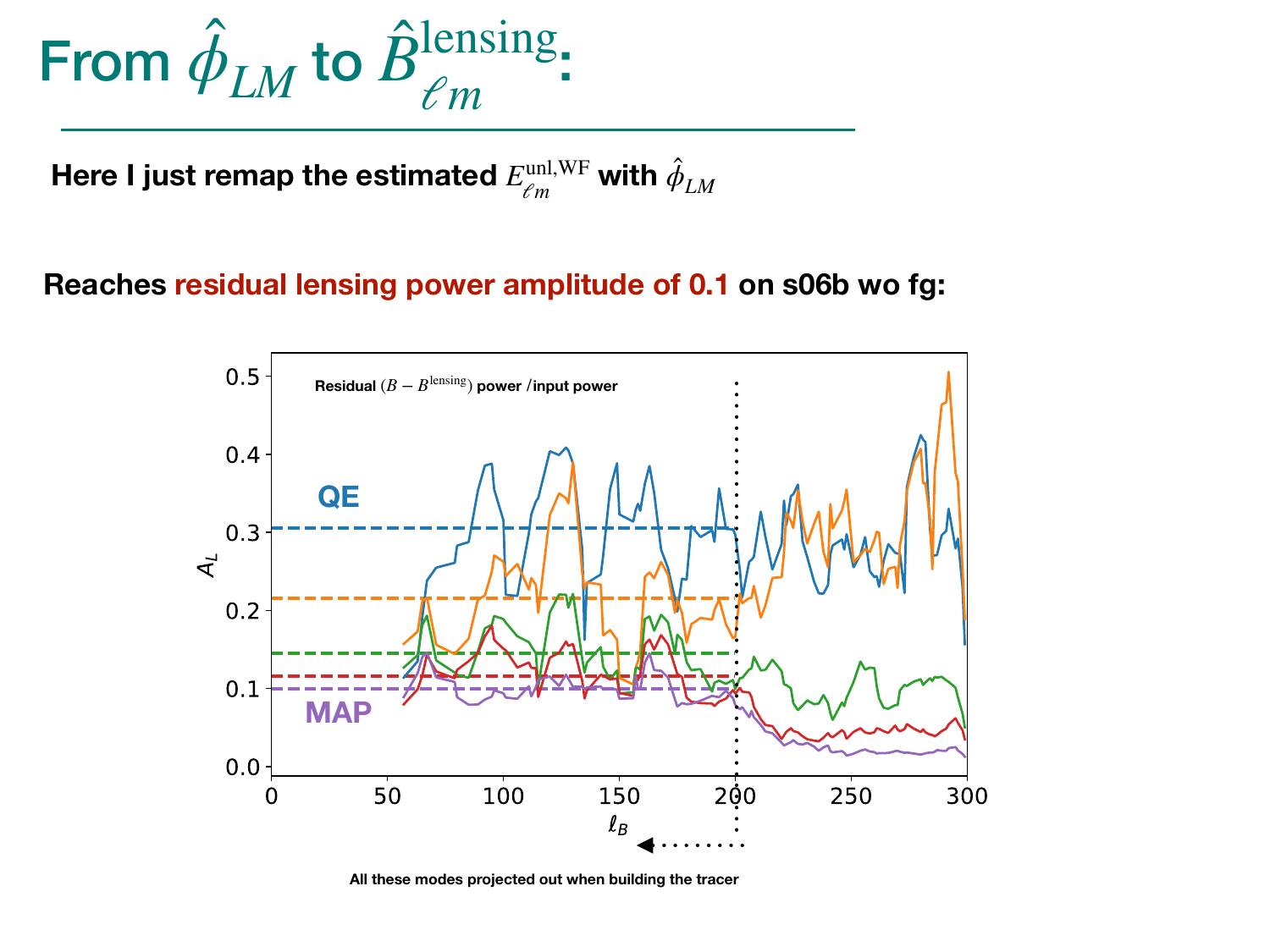## Summary:

- 'exact' curved-sky MAP lensing estimation work on cmbs4 s06b wo fg with reasonable execution time
- At  $L$ ~500 correlation to lensing input from 85% (QE) to 96-97%(MAP) (suggests can bring down lensing power AL from 0.3 (QE) to ~0.07
- Simplest B-template has residual lensing power amplitude of 0.1

# Thanks !